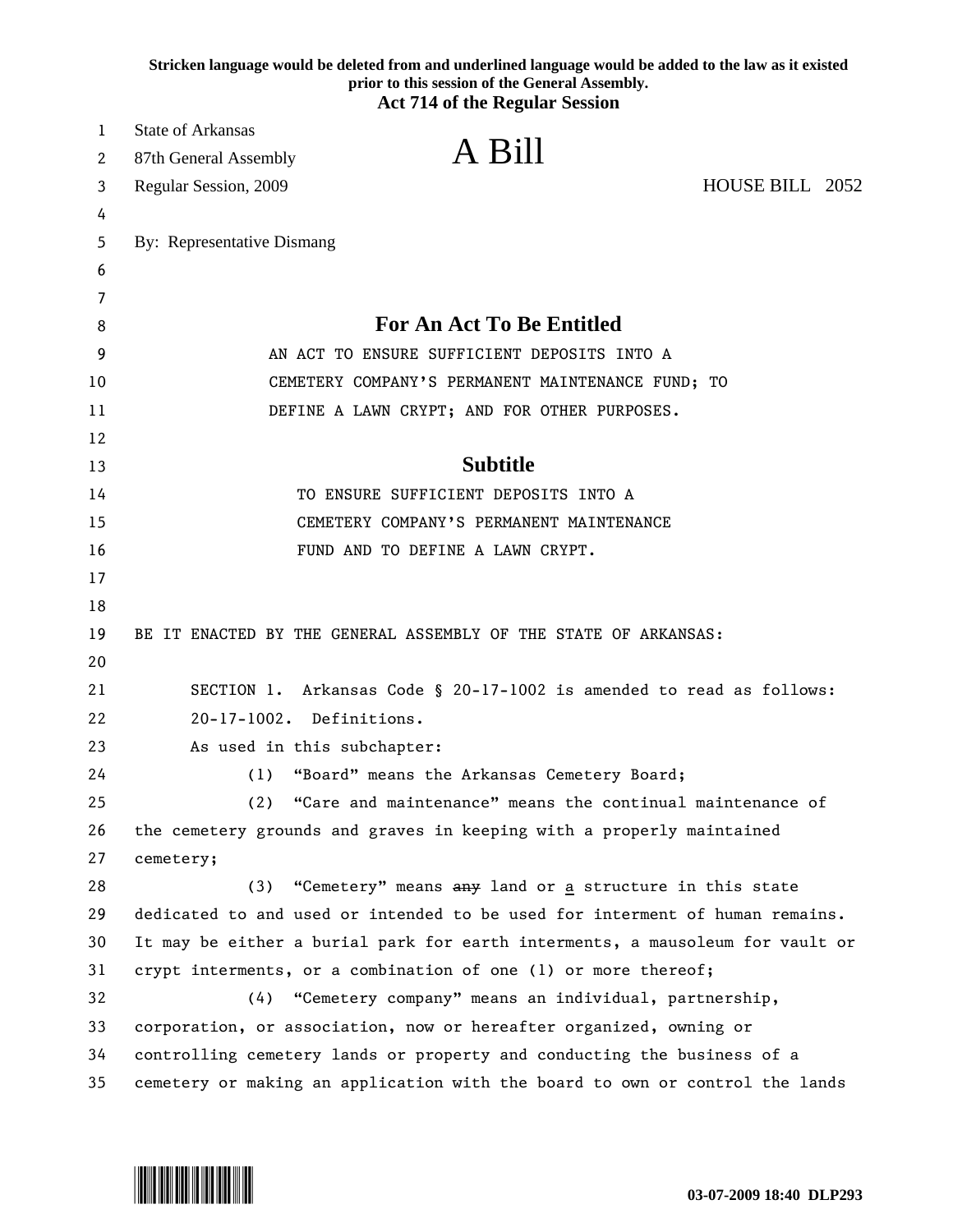1 or conduct the business; 2 (5) "Columbarium" means a structure or room or space in a 3 building or structure used or intended to be used for the interment of 4 cremated human remains; 5 (6) "Crypt" means a chamber of sufficient size to inter the 6 remains of a deceased person; 7 (7) "Interment" means any the lawful disposition of the remains 8 of a deceased person as provided by law; 9 (8) "Lawn crypt" means an internment space sometimes referred to 10 as a "belowground crypt", "westminister", or "turf top crypt" in a pre-placed 11 chamber or burial vault either side-by-side or at multiple depths, covered by 12 earth and sod; 13  $(8)(9)$  "Lot or grave space" means a space of ground in a 14 cemetery used or intended to be used for interment therein; 15 (9)(10) "Mausoleum" means a community-type structure or room or 16 space in a building or structure used or intended to be used for the 17 interment of human remains in crypts or niches; 18 (10)(11) "Niche" means a space in a columbarium which is used or 19 intended to be used for the interment of the cremated remains of one (1) or 20 more deceased persons; 21 (11)(12) "Permit holder" means any a cemetery company that holds 22 a permit issued by the board to own or operate a perpetual care cemetery; and 23 (12)(13) "Perpetual care cemetery" means a cemetery for the 24 benefit of which a perpetual care fund has been established in accordance 25 with this subchapter<sub>j</sub> and. 26 (13) [Repealed.] 27 28 SECTION 2. Arkansas Code § 20-17-1006(10), concerning the powers and 29 duties of the Arkansas Cemetery Board, is amended to read as follows: 30 (10) Increase, in accordance with regulations adopted by the 31 board, the percentage of the gross proceeds of the sale of any grave space, 32 crypt, niche, or similar entombment required to be deposited into the 33 permanent maintenance fund of the cemetery in accordance with § 20-17-1016 34 whenever it is determined that the principal of the permanent maintenance 35 fund is or will be insufficient to generate enough income to operate and 36 maintain the cemetery By rule increase the amount of a deposit required by §